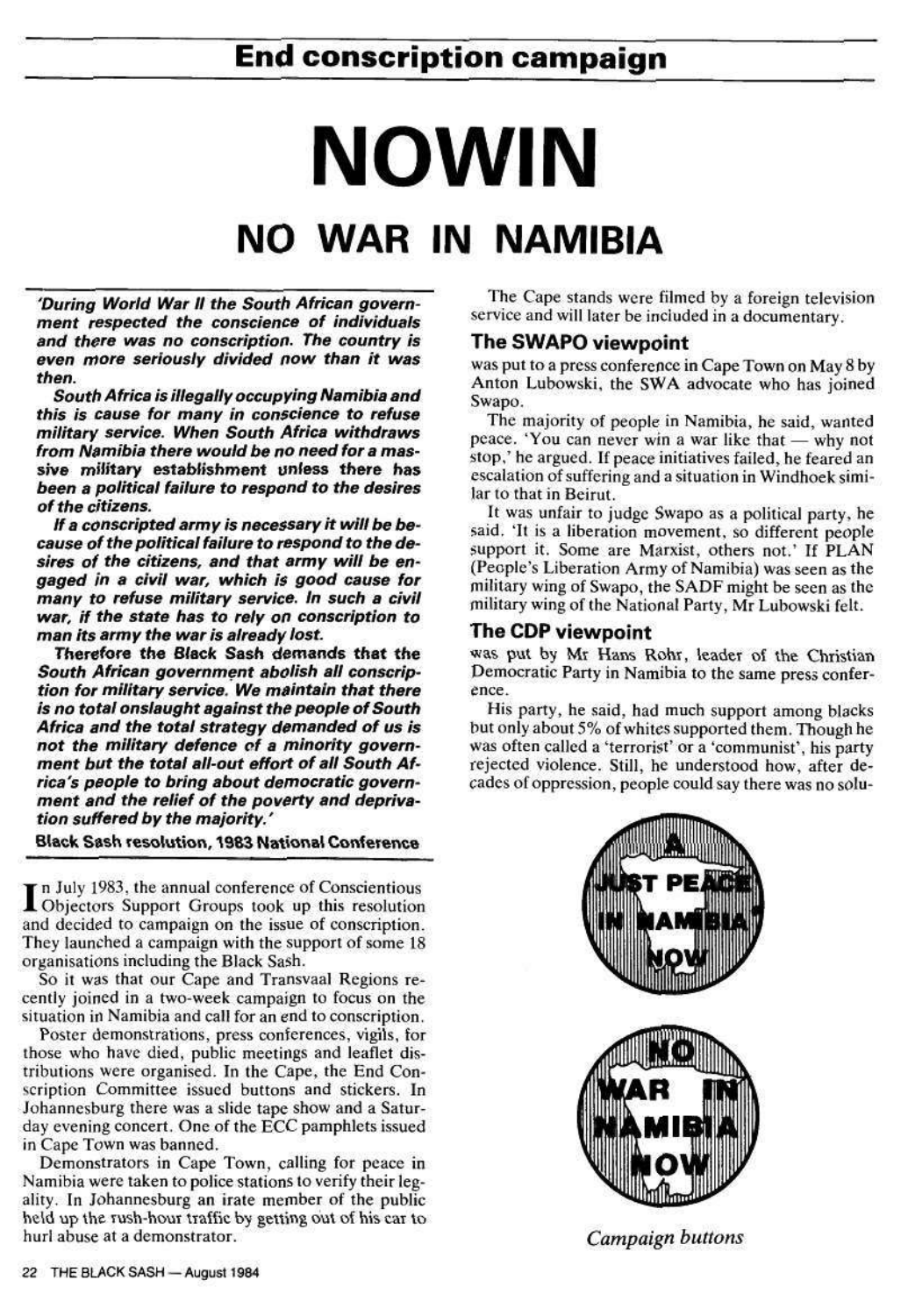## **End conscription campaign**

tion but to take up arms and fight for their rights. As a Christian, he was opposed to marxism, communism and authoritarianism. In this, he felt, he differed from Swapo. He believed that a just, responsible, socially relevant capitalism was better than socialism.

Young South Africans were conscripted to "maintain the South African presence in Namibia by force and to uphold apartheid' Pastor Kameeta of the Namibian Coucil of Churches told 3 Mass Meeting in St George's Cathedral in Cape Town.

'We can place the blame for the war in South Africa and Namibia squarely at the door of those who create and implement apartheid policies.'

#### The NCC viewpoint

#### The legal system

\* You hardly ever know when a law is being made until it is promulgated,' said Mr Lubowski, referring to what he terms the one-man rule of the Administrator General.

The application of security laws in Namibia, he said, is worse than that in South Africa in that not only the security police, but also the army and sometimes even the railway police arc empowered by the law to act against any person suspected of committing a security offence. The detaining official can detain anyone he suspects for 30 days\* and this can be extended for a further 30 days with permission. But there is no way of checking whether permission has been given and the security police have admitted they have no record of people detained.

#### The victims

When action, often vicious action, is taken against individuals^ often by the Koevoet unit, an acceptable defence is a claim that those taking it were acting in the belief that they were helping suppress communism or terrorism. In one case, the victim of such an act was a member of the National Assembly, the DTA.

Other cases include that of Mr Kakavu, Who 'disappeared'. Only after an application for presumption of death did the security police admit they had arrested him and all the men of his village. The court found he had been tortured and had died as a result of being held by the security police.

In another case, two girls were shot.

In a third, certain brutal action was taken by a man disguised in Swapo uniform.

#### The judiciary

Namibia, said Lubowski, has a very good judiciary if \*thcy' would give it a chance. He cited the Marienthal incident as an example. An application to court for a decision on whether the 147 people held in detention at Marienthal after the SA attack on the refugee camp at Cas\* singa in Angola in May 1978 were being legally held, **had**  been banned by the executive,

\*I have never in my whole legal career experienced that the executive will seek to ban a court action and effectively intervene in the judicial process like that,' said Mr Lubowski.



*'The war there is a civil one in which one man's hero is another man's terrorist\*, Anton Lubowski told the Cape Town press conference. From I to r<sup>t</sup> Anton Lubowski, Michael Evans, Hans Rohr.* 

#### THE BLACK SASH—August 1984 23